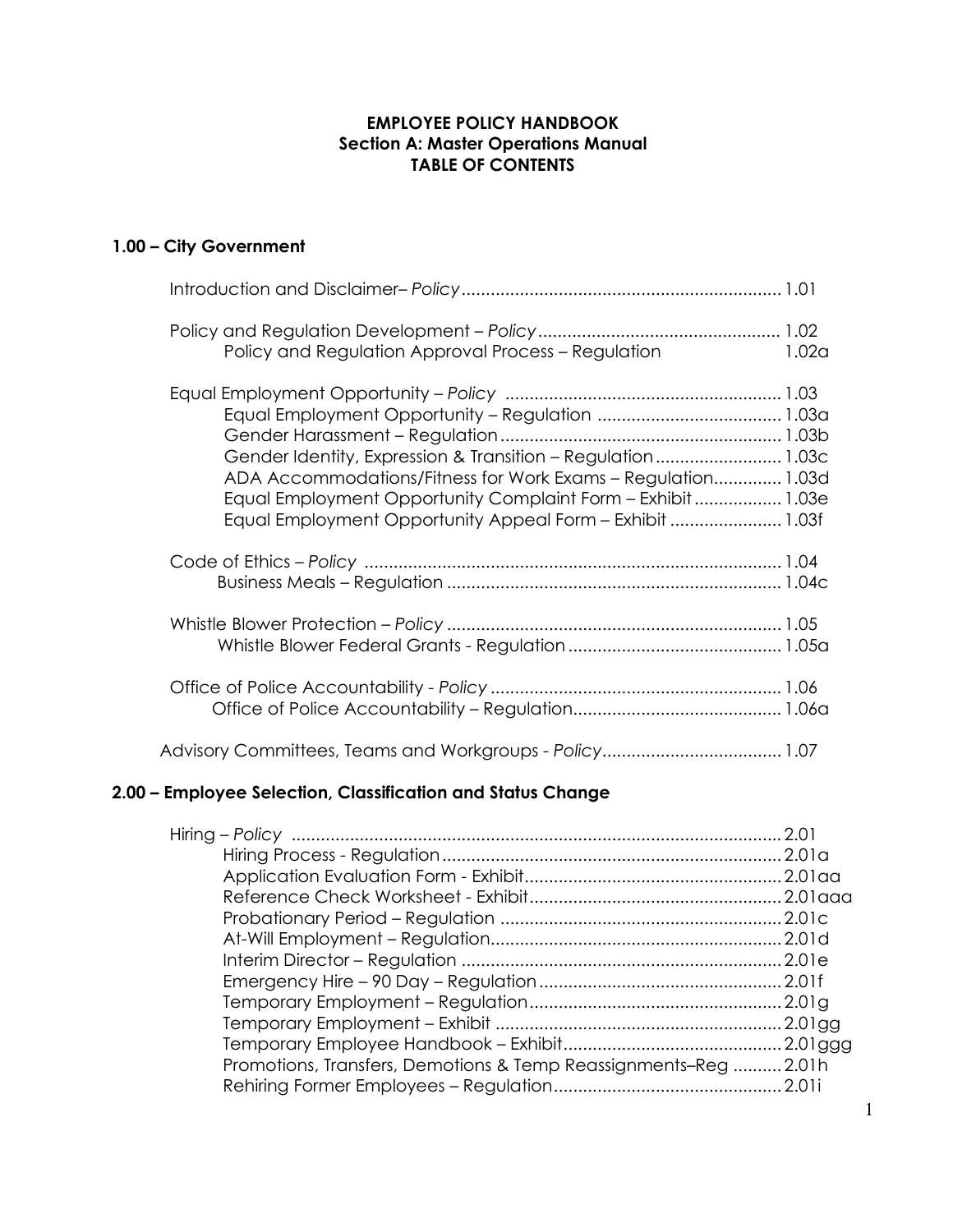# 2.00 – Employee Selection, Classification and Status Change Continued

## 3.00 – Compensation, Benefits, and Work Schedules

| Employee Assistance Program EAP - Regulation 3.01a        |  |
|-----------------------------------------------------------|--|
|                                                           |  |
|                                                           |  |
|                                                           |  |
|                                                           |  |
|                                                           |  |
|                                                           |  |
| Compensation and Wage Administration - Regulation 3.02a   |  |
| Range, Market, and Living Wage Analysis - Regulation3.02b |  |
|                                                           |  |
|                                                           |  |
|                                                           |  |
|                                                           |  |
|                                                           |  |
|                                                           |  |
|                                                           |  |
|                                                           |  |
| Flexible Schedules and Workweeks - Regulation 3.10b       |  |
|                                                           |  |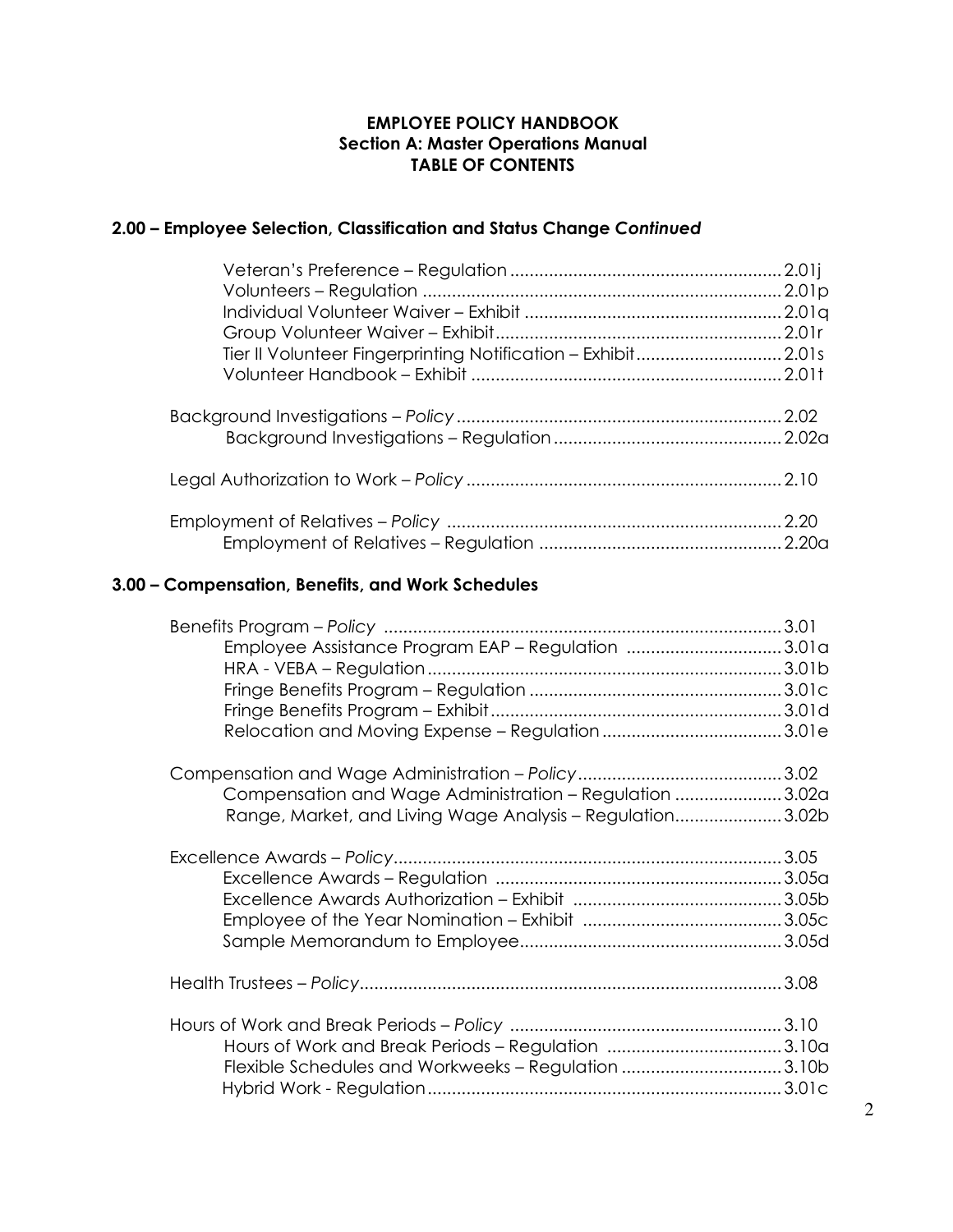# 3.00 – Compensation, Benefits, and Work Schedules Continued

| Family and Medical Leave (FMLA) - Regulation 3.15c            |  |
|---------------------------------------------------------------|--|
| Family and Medical Leave-Military Related - Regulation 3.15cc |  |
|                                                               |  |
|                                                               |  |
|                                                               |  |
|                                                               |  |
|                                                               |  |
|                                                               |  |
|                                                               |  |
|                                                               |  |
|                                                               |  |
|                                                               |  |
| Pre-Course Tuition Reimbursement Request - Exhibit 3.17b      |  |
| Post-Course Tuition Reimbursement Request - Exhibit3.17c      |  |
|                                                               |  |
|                                                               |  |
|                                                               |  |
|                                                               |  |
|                                                               |  |
|                                                               |  |

### 4.00 – General Provisions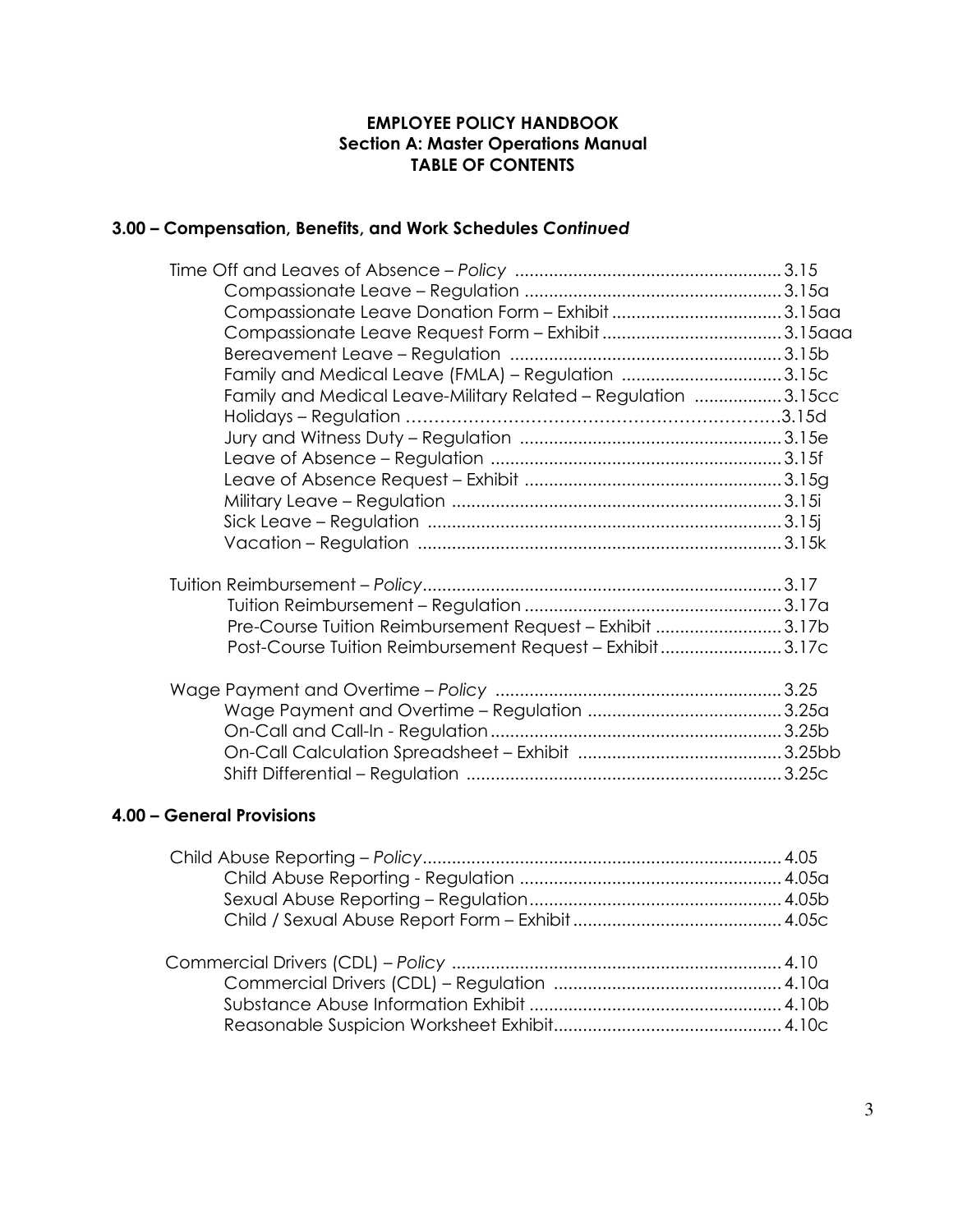# 4.00 – General Provisions Continued

| Reasonable Workplace Reasonable Suspicion Test Request - Exhibit 4.20c<br>Drug-Free Workplace Reasonable Suspicion Worksheet - Exhibit  4.20d                                               |  |
|---------------------------------------------------------------------------------------------------------------------------------------------------------------------------------------------|--|
| Grooming – Policy …………………………………………………………………………………… 4.25                                                                                                                                     |  |
| IT Acceptable Use Password Standards - Exhibit 4.30aa<br>Cellular Phone Usage and Reimbursement - Regulation  4.30b<br>Cellular Phone Usage and Reimbursement Justification - Exhibit 4.30c |  |
|                                                                                                                                                                                             |  |
|                                                                                                                                                                                             |  |
|                                                                                                                                                                                             |  |
|                                                                                                                                                                                             |  |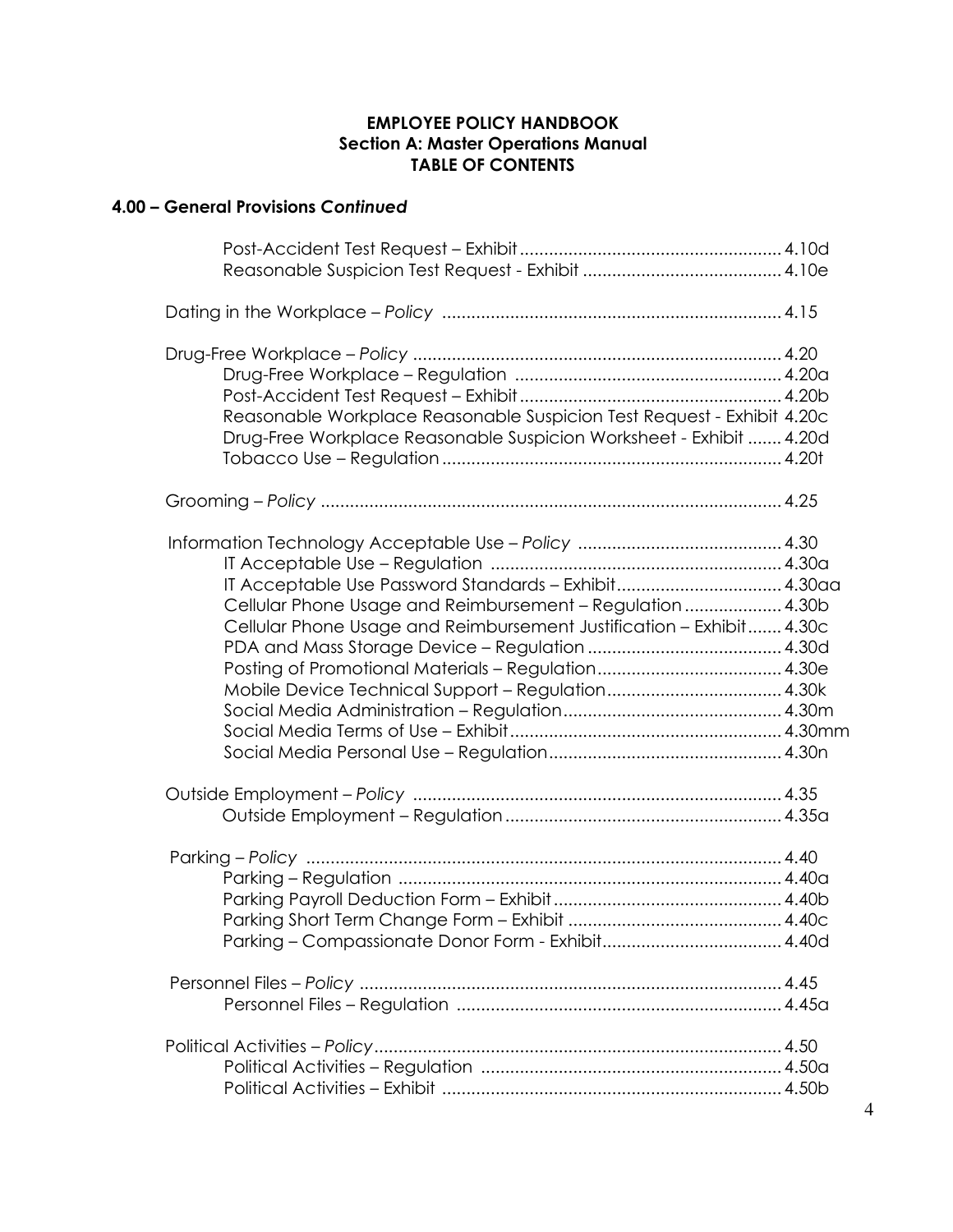### 4.00 – General Provisions Continued

| Vehicle Surcharge Electronic Reimbursement Request - Exhibit  4.80b |  |
|---------------------------------------------------------------------|--|
| Vehicle Surcharge Hard Copy Reimbursement Request - Exhibit  4.80bb |  |
|                                                                     |  |

### 5.00 – Conduct, Discipline and Performance Management

# 6.00 – Safety and Security

| Hazardous Chemicals Inventory/SDS Table of Contents - Exhibit  6.01cc |  |
|-----------------------------------------------------------------------|--|
| Communicable Disease Exposure Control - Regulation 6.01d              |  |
| Hepatitis B Vaccination Declination or Acceptance - Exhibit  6.01dd   |  |
|                                                                       |  |
|                                                                       |  |
|                                                                       |  |
|                                                                       |  |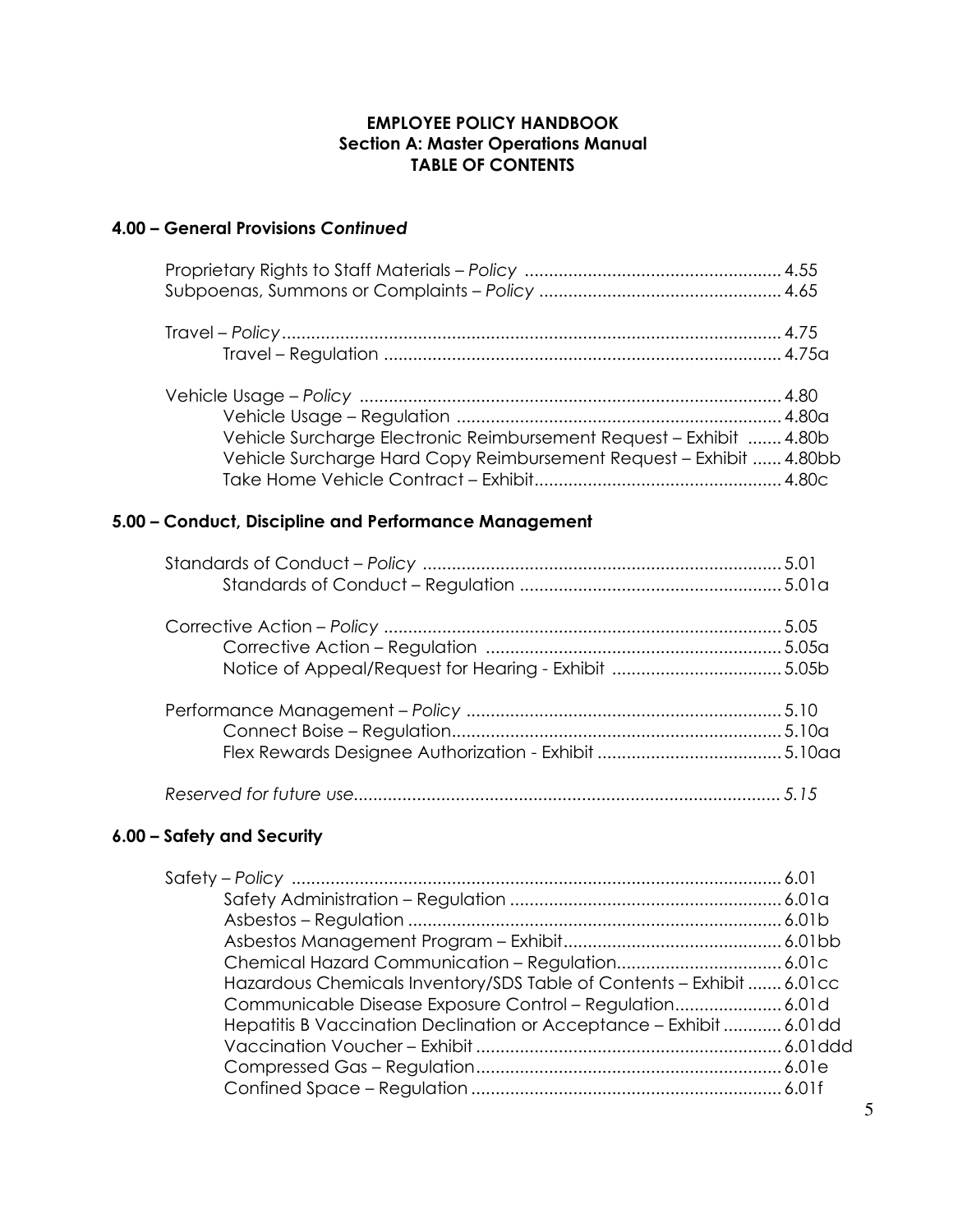# 6.00 – Safety and Security Continued

| Red Tag Permit for Fire Protection System Impairments - Exhibit 6.01iii |  |
|-------------------------------------------------------------------------|--|
|                                                                         |  |
|                                                                         |  |
|                                                                         |  |
|                                                                         |  |
|                                                                         |  |
| Energy Source Determination Worksheet - Exhibit  6.01kk                 |  |
|                                                                         |  |
| Electrical Safe Practices/Procedures - Regulation 6.01kkk               |  |
|                                                                         |  |
|                                                                         |  |
|                                                                         |  |
| Machine Guarding and Tool Safety - Regulation  6.01m                    |  |
| Machine Guards and Portable Tool Safety - Exhibit  6.0mm                |  |
| Personal Protective Equipment (PPE) - Regulation  6.01n                 |  |
|                                                                         |  |
| Powered Material-Lifting Equipment - Regulation  6.010                  |  |
|                                                                         |  |
|                                                                         |  |
|                                                                         |  |
|                                                                         |  |
|                                                                         |  |
| Respiratory Medical Evaluation Questionnaire - Exhibit  6.01pp          |  |
|                                                                         |  |
| Soil Analysis, Testing, and Protective Systems-Exhibit  6.01qq          |  |
| Trenching/Excavation Daily Inspection Checklist - Exhibit  6.01 qqq     |  |
| Workplace Hygiene and Management - Regulation 6.01r                     |  |
| Internal Hazardous Waste Management Procedure - Exhibit 6.01rr          |  |
|                                                                         |  |
|                                                                         |  |
|                                                                         |  |
|                                                                         |  |
|                                                                         |  |